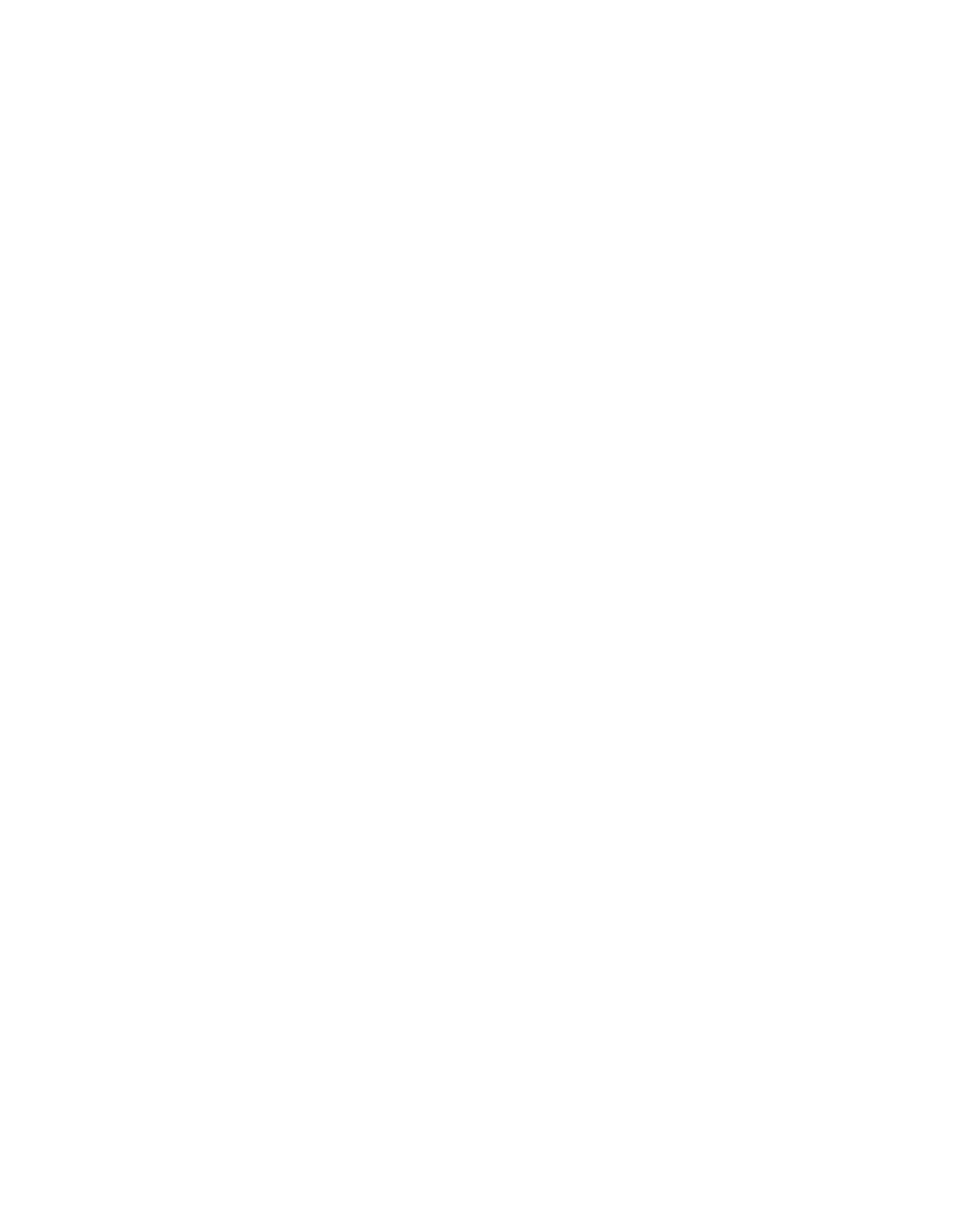## **Special Recognition Nominations**

- Maximum 6 nominations per 4-H member
- Each program area nomination must be listed separately and supported with documentation specific to the program area.

| Name of 4-H'er: Program Area:               |                                                                                |  |
|---------------------------------------------|--------------------------------------------------------------------------------|--|
|                                             |                                                                                |  |
|                                             |                                                                                |  |
|                                             |                                                                                |  |
|                                             |                                                                                |  |
|                                             |                                                                                |  |
|                                             |                                                                                |  |
| Name of 4-H'er: Program Area: Program Area: |                                                                                |  |
|                                             |                                                                                |  |
|                                             |                                                                                |  |
|                                             |                                                                                |  |
|                                             |                                                                                |  |
|                                             |                                                                                |  |
| Name of 4-H'er: Program Area:               |                                                                                |  |
|                                             |                                                                                |  |
|                                             |                                                                                |  |
|                                             |                                                                                |  |
|                                             |                                                                                |  |
|                                             |                                                                                |  |
| <b>Return to:</b>                           | 4-H Office by October 12.2020<br>50 West High Street<br>Ballston Spa, NY 12020 |  |